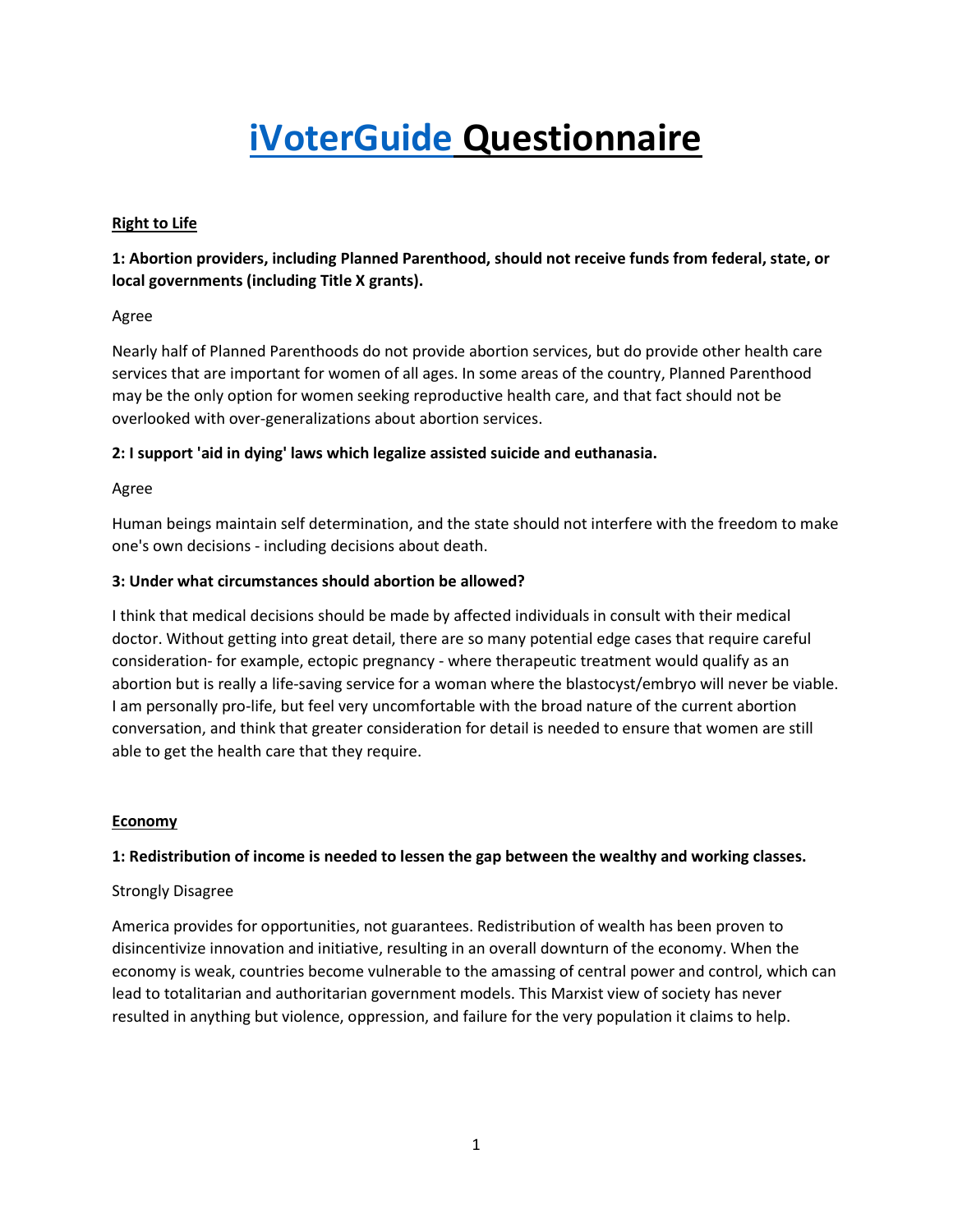## 2: The government should cut spending in order to reduce the national debt.

# Strongly Agree

Congress should vote to revisit the authorization laws surrounding mandatory spending which accounts for nearly 70% of the total federal budget. This would allow for a review of the Affordable Care Act, which accounts for substantial mandatory and discretionary spending each year. Federal leaders need to forgo centrally-controlled, large-scale spending/aid packages that never produce anticipated results in favor of taxing less. This will enable more effective, local support on community issues.

# 3: What changes, if any, should be made to the tax code?

If federal leaders are able to stop or reduce spending, then a reduction in overall taxation and simplification of the tax structure will be possible. Initially, changes could be structured in the form of additional deductions. If a solid, reduced pattern of spending is established, the tax code can be substantially simplified. Examples of potential changes would be: maintaining fewer brackets at lower rates, a reduction of the number of deductions to wade through, a permanent revision of the estate tax, and/or a more appropriate corporate taxing structure.

# Religious Liberty

1: Religious liberty is at risk in the United States and deserves the highest level of protection in the law.

# Neutral

I believe that COVID quarantine mandates in the early days created some threat to religious freedom (mostly freedom of assembly), but that seems to have passed. Regarding vaccine mandates, the Supreme Court has ruled against those with the exception of some medical employees and the military.

2: Individuals and businesses should be required to provide services even if it would violate their moral and/or religious beliefs.

## Disagree

Individuals and businesses should not be required to provide services that violate their moral and religious beliefs, so long as their response would not be considered a hate crime or discrimination of a protected group.

## 3: What should be the relationship between the church and the state?

In theory, the purpose of government and law is solely to protect our individual and God-given freedoms. There is enough evidence in the various writings of our Founding Fathers to demonstrate their intent for the establishment clause to separate the church from the federal government. There is also widespread agreement that the defense of religious liberty depends essentially upon the government not interfering with religion. All of this said, I do believe that God, in the broadest spiritual sense, is woven into the foundational documents and beliefs of America and Americans. As such, I believe it is appropriate and beneficial for children to say the Pledge of Allegiance each morning at school, for our currency to continue to contain the words, "In God We Trust," and other reminders that the idea of America is tied to spiritual faith as long as they are equal and extensible.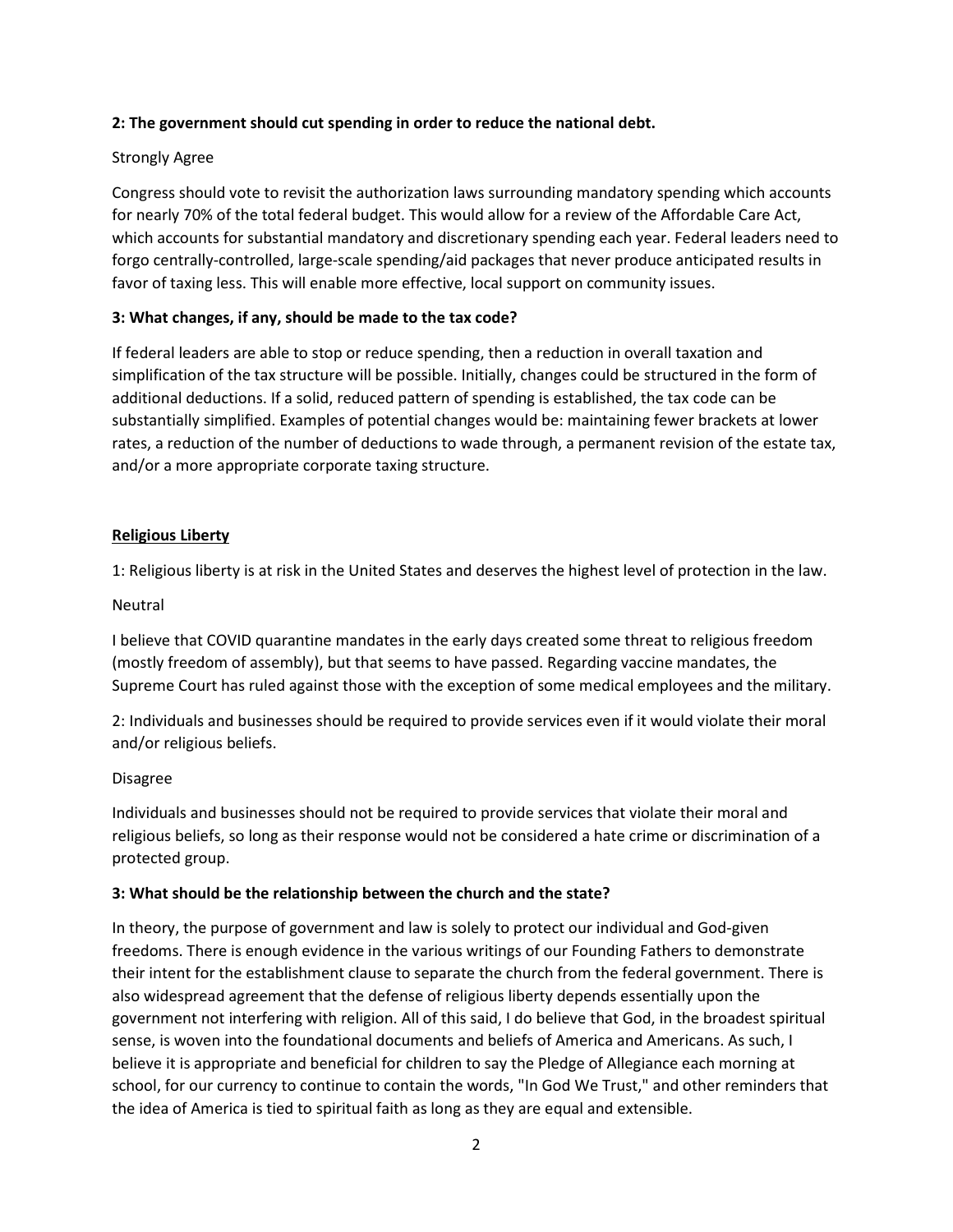#### **Healthcare**

# 1: Under what circumstances (if any) should a government, school, or employer be allowed to require vaccinations?

Medical freedom, particularly in the form of religious and/or medical exemptions should always be honored. People must make the best decisions for themselves and their families based on their specific risk calculus.

2: What most closely matches your view on healthcare: A) Healthcare for all should be guaranteed and funded by the government with no private healthcare option. (includes "universal healthcare," "medicare for all," etc.) B) Healthcare insurance funded by the government should be available for all who want it, along with private healthcare options. C) Medicaid and Medicare should remain available, but no other taxpayer-funded programs are necessary. D)Tax-payer funded health care should be abolished in all forms, and Medicaid and Medicare should be de-funded.

"Medicaid and Medicare should remain available, but no other taxpayer-funded programs are necessary." Although I choose this option, I would alter it to say that no other taxpayer-funded programs have been effective. Though attempts like Affordable Care Act have been made to provide healthcare for all, the end result has been that health care is less affordable for many (some in the middle class are paying as much as three times what they would pay for private health care), and heavily subsidized and incentivized by the federal government also. The standard of care drops substantially with any form of socialized medicine (which universal health care most certainly is), and the costs actually rise in the form of money and lives as a result. I cannot underscore enough that we must move away from government-funded and guaranteed healthcare - it is not sustainable, and it does not result in quality care. A path away from this decision would be to overhaul ACA in favor of a similar option that creates greater competition within the public market (mimicking the competition of a private insurance market), and eventually to phase it out in favor of a return to private health care with vulnerable groups and people who have paid into the system being protected through the continuation of Medicare and Medicaid.

## National Security

1: With regard to America's foreign policy, which view most closely resembles yours: A) The United States should intervene whenever freedom is threatened. B) The United States should selectively help countries trying to grow democracy and fight tyranny. C) The United States has become too involved in others' policies and should remain focused on issues regarding our own sovereignty unless in imminent danger. D) The United States should stay out of foreign conflicts completely.

I choose none of these. A good foreign policy must be consistent, but also agile. The best way to establish a sound and coordinated foreign policy is to constantly be assessing American domestic prosperity, American interests, and overall stability. In times where America is struggling with substantial internal strife and/or a struggling economy, policymakers should strive to focus resources inwards and look to deemphasize our role in foreign conflicts. In times where America maintains greater prosperity - as evidenced through security of individuals and a healthy economy, leaders can be more selective about engaging in foreign conflicts, but there should be a consistent and standard policy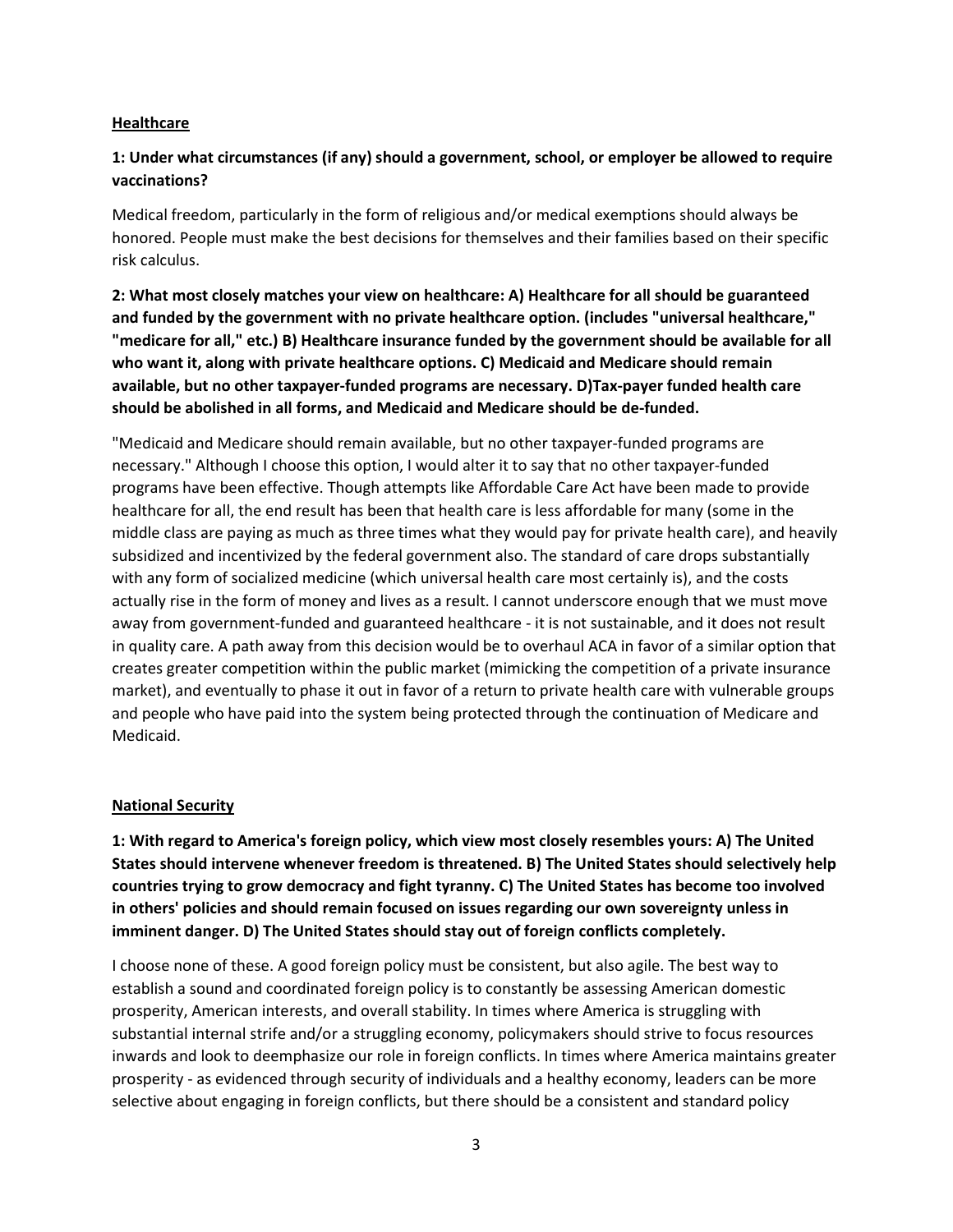governing decisionmaking. For example, if we decide that human rights are important, then we should value all human rights. If we decide that it's important to protect American geopolitical interests by intervening in conflicts, then we must be prepared to pursue all such instances. When we pick and choose impulsively about foreign policy, it affects how other nations and our own citizens view America. There will, of course, be exceptions to our strategy - namely if U.S. sovereignty is in jeopardy. Should America be threatened, the state of our domestic prosperity is irrelevant because we have no choice but to defend our country and our freedoms. The one other item to consider related to conflict and national security is that proactive diplomacy is absolutely essential to engaging with the world and keeping conflict at bay. The longer we neglect proactive foreign policy, the more likely it will result in conflict and/or become a direct threat to American security.

# 2: I support the Boycott, Divestment, Sanctions (BDS) movement to pressure Israel to withdraw from occupied territories, remove the separation barrier in the West Bank, allow full equality for Arab-Palestinian citizens of Israel, and promote the rights of Palestinian refugees.

# Neutral

American attempts at resolving conflicts between Israel and Palestine have been long and many. There are national, political, territorial, cultural, and religious factors involved that manifest through a desire for self determination and land. The complexities and stakes of this long-time conflict mean that Israelis are not likely to be deterred by U.S. support for the BDS movement. The U.S. should instead continue to pursue cease fires, and longer term strategy for conflict resolution.

# 3: The Chinese Communist Party poses serious military, cyber security, intellectual property, and global economic threats to the United States.

# Strongly Agree

Since the rise of globalization (1990s), China has demonstrated intent for regional (and global) dominance, an interest in creating key partnerships with nations that maintain natural resources or share a contempt for Western ideology, and an obstinance in complying with the requirements of any intergovernmental organizations. According to the FBI, there are Chinese counterintelligence and espionage efforts in America that pose great danger to our economy and democracy.

# 4: What should the United States do to help eradicate the threat of Islamic terrorism?

Islamic terrorism cannot be eradicated, only abated. The United States should do its best to unearth and foil any acts of terrorism (not just Islamic) foreign or domestic, while preserving the rights of Americans and upholding/defending the Constitution. If, per the question about foreign conflict, the U.S. decides it is appropriate or useful to intervene in international terrorist incidents, it should do so sparingly and with clear, measurable, and finite objectives for our involvement.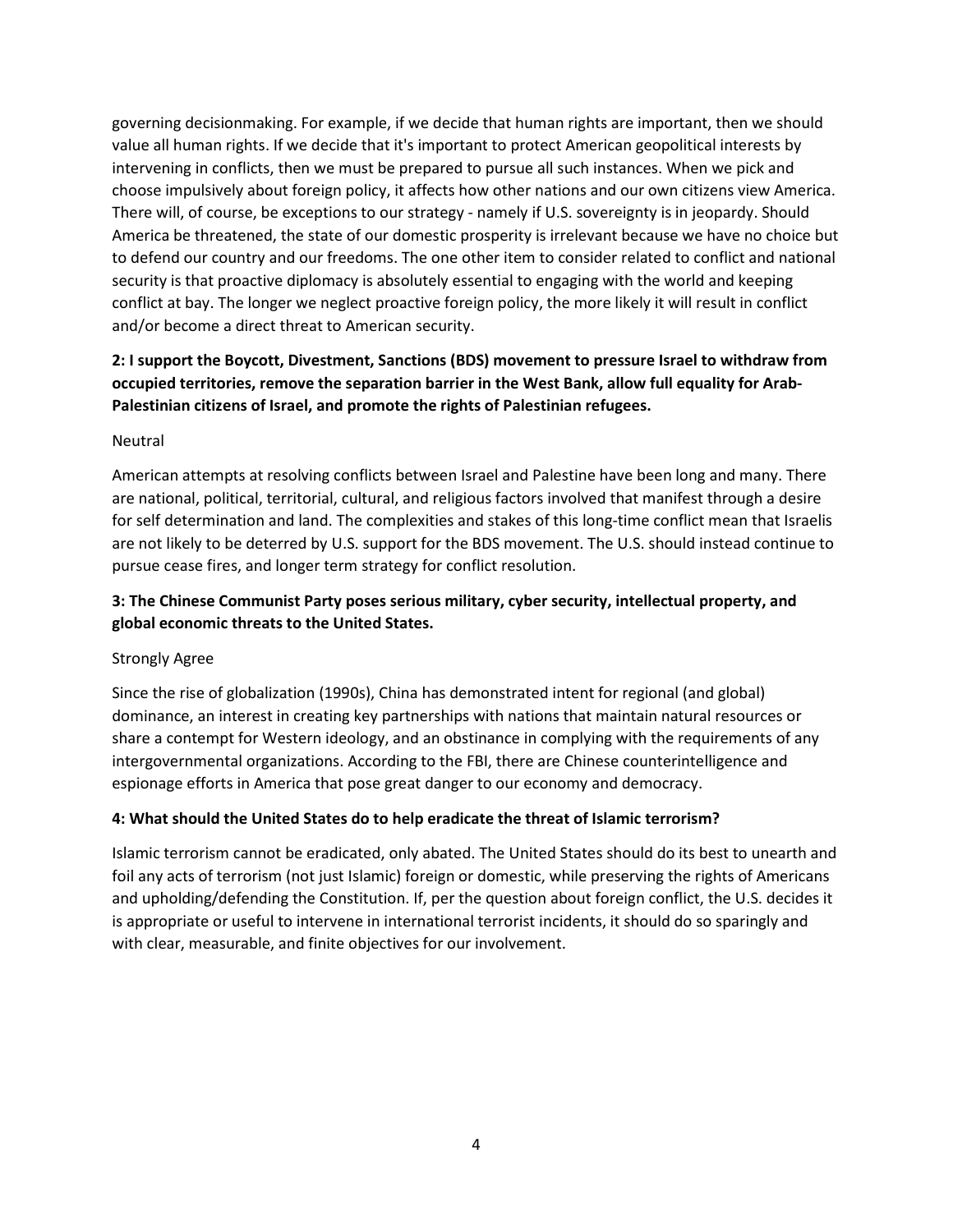#### **Immigration**

## 1: The U.S. should do more to physically secure the southern border.

## Strongly Agree

Illegal immigration should not be tolerated. Balanced, enduring and transparent immigration reform is needed, and is the most promising way to discourage illegal immigration. An effective immigration strategy requires: enduring transparent policy, relentless enforcement across state and local, shoring up the border with the best technology and manning for land/sea/air, anticipatory analysis to aid response planning, and proactive surge planning..

# 2: State and federal funds shall be denied to any public or private entity, such as a sanctuary city, that is not in compliance with immigration laws.

## Strongly Agree

Illegal immigration is unfair to people who are working hard and waiting their turn to come to America, and it should not be tolerated. Balanced, enduring and transparent immigration reform is needed, and is the most promising way to discourage illegal immigration. State and local law enforcement must be forced to comply with federal laws because their decisions have substantial and far-reaching inter-state impacts on national issues like security and economy.

## 3: Who should be allowed to immigrate to the U.S. and under what circumstances?

All immigration must be legal. We should try to maintain patriotic assimilation - the idea that American becomes an important aspect of one's identity and loyalty. I'd also like for lawmakers to consider some sort of a merit-based immigration system, and a system of penalties (akin to three strikes) for those who do not follow the rules upon arriving in America.

## Values

# 1: Sexual orientation and gender identity should be protected classes in non-discrimination laws.

## Neutral

Under laws enforced by EEOC, it is illegal to discriminate against someone because of that person's sex and this is supposed to include gender, sexual orientation, and pregnancy. I realize that some constituents in North Carolina would like to see harsher punishments for hate crimes based on sexual orientation and gender, and I believe that legislation is already filed in the NC Legislature.

# 2: I agree with Critical Race Theory (CRT) which asserts that the institutions in the United States are fundamentally racist.

## Strongly Disagree

There are likely individuals in any institution that are racist, but that does not make the United States or its systems and institutions racist. Regardless of the bad actors in any organization. CRT should never, ever be used to promote inequality through lesser treatment and shaming of any individual - especially a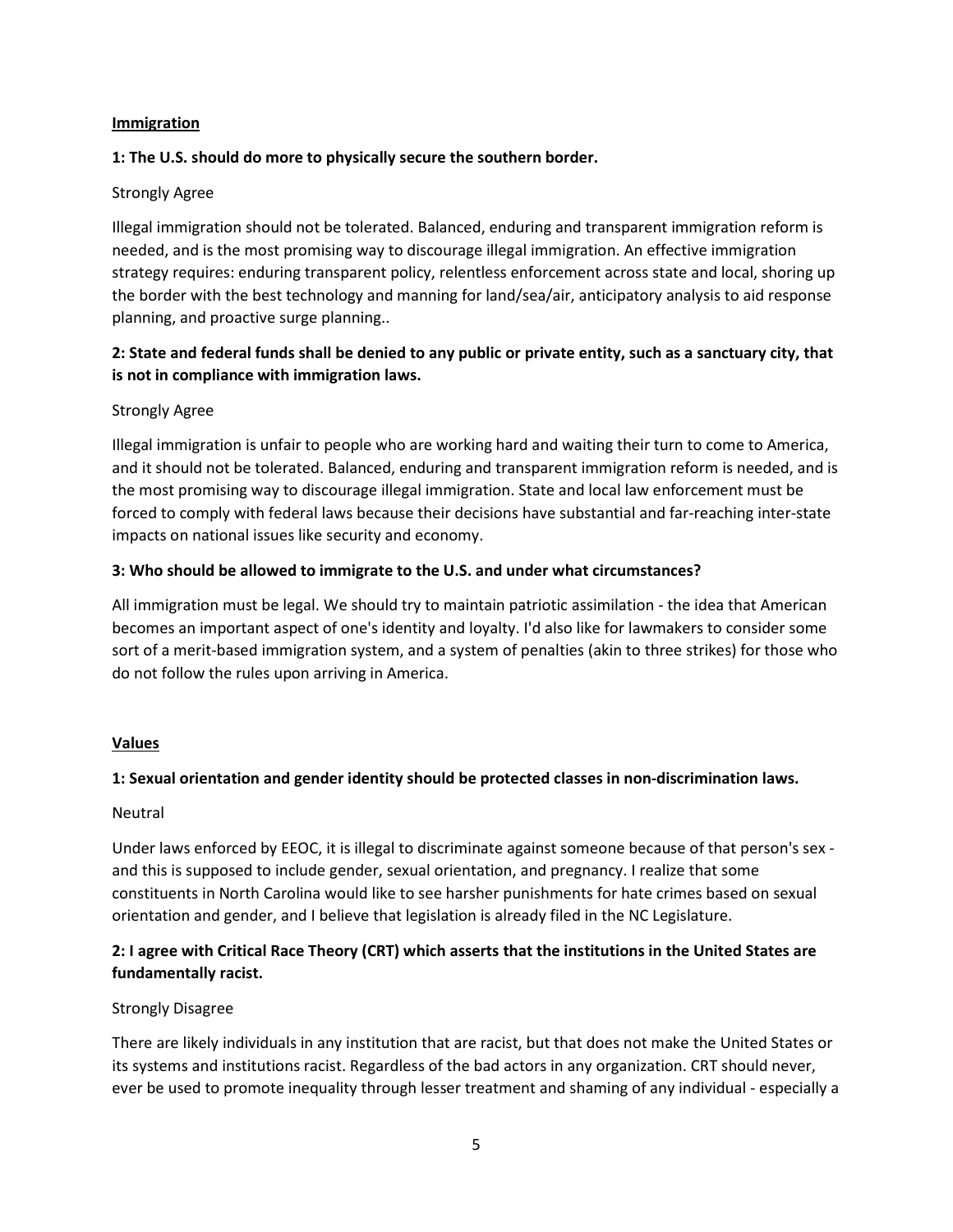child - for things that are beyond their control like the color of their skin. This goes for all skin colors and any other aspect of identity that is beyond one's control.

# 3: Briefly describe your spiritual beliefs and values.

I was raised Roman Catholic, but I'm non-practicing now. I maintain Christian values and beliefs, and share them with my husband and three children. Every day, we try to pray, show thanks and forgiveness, reflect on our shortcomings, help where there is need, and try to be mindful of our behavior.

# Elections and Voting

# 1: People should be able to vote without photo identification.

# Strongly Disagree

Voting is an awesome responsibility, and Americans should treat it as such. In many countries around the world, for example Iraq, people have not only been required to have an ID to vote, many have risked their lives in order to vote. Asking Americans to make a plan to procure an ID to vote seems so small by comparison, and could provide some greatly needed accountability and transparency to a fundamental of the idea of America.

# 2: What laws would you propose to change present voting practices?

Voting practices are determined at the State level, in accordance with States' rights. As such, I would not consider federal election legislation unless substantial evidence of intentional election corruption exists across several states.

## Race Relations

# 1: Reparations should be given to people on the basis of race.

## Disagree

What problem will be solved with reparations? Reparations will most certainly not repair the problems of the past or the challenges of the present. Determining who would receive aid and how much is placing value on human life, and will not necessarily translate into opportunity for this or future generations.

# 2: Is racism a threat to domestic security in the United States? Why or why not?

When any group of people feel that their security or possibility are limited by another group, it has and will threaten domestic security in the United States. We focus on race, but there are often cultural, economic, religious, and social considerations in issues that are oversimplified by the media to be just about race. This said, racism absolutely exists - whether it is a threat to domestic security is a question of scope and scale, and there is not enough information in the public domain to properly assess. Those with access to the information and who are charged with acting, like the FBI, have stated for years that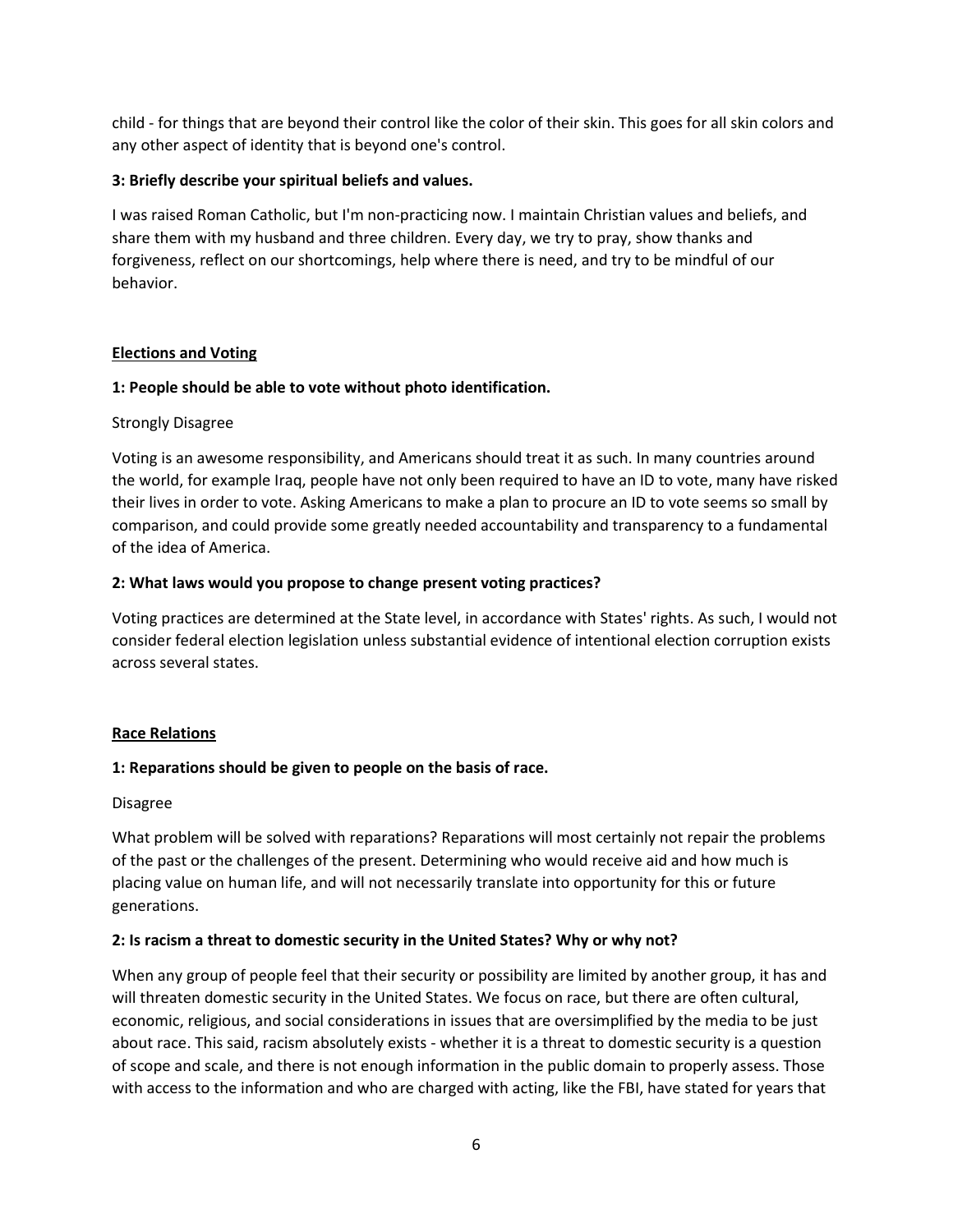there is absolutely a threat to domestic security, and they have cited specific cases in different committee testimony.

# Energy & Environment

# 1: I support the use of hydraulic fracking to extract oil and natural gas resources.

Agree

I believe that we should be pursuing alternative energy sources, but support whatever means are necessary to make us energy independent until we have another affordable and sustainable option.

# 2: Which comes closest to your view? A) Stricter environmental laws and regulations cost too many jobs and hurt the economy. B) Stricter environmental laws and regulations are worth the cost.

A lot of Republicans between 18 and 35 have written to me because they are passionate about green energy. I underscore this because the future of our party - the people most affected by climate changes are stating that it is a priority for them, and calling for it to be included in our strategy. I have no issue with climate and renewable energy being longer-term federal goals. I do not support any massive federal investments at this time - not because I don't believe it's important, but because there are many more important priorities we need to pursue federally, including drawing down spending and a holistic review of mandatory spending. That said, there are states - and North Carolina is one of them - that are investing substantially in the renewable energy industry, and I fully support these efforts. If we eventually start to see the majority of states investing substantially in green energy, with only a few stubborn hold-out states, it may make sense to consider federal legislation. But, as a Republican, protection of States' rights ensures that most political efforts begin at a local level and find strong-roots to see the effort through. There would be no basis for pursuing a federal green energy strategy at this time – particularly given the urgency for energy independence due to current events.

## Qualifications

# 1: When you consider your views on a wide range of issues from economic and social matters to foreign policy and religious liberty, which of the following best describes you overall?

## Choose not to answer

I am a Republican because I believe in God-given freedoms, defense of the Constitution (all of it), small federal government, conservative spending, and maintaining the most elite defense in the world. This used to put me squarely in conservative, but now I could be anywhere from conservative to moderate because there are so many lexicons. I don't pay much attention to labels; I can find common ground with most any colleague. I will focus on what is good for North Carolinians and Americans.

# 2: Please provide publicly available information, including interviews and media reports, validating your answer to the previous question (other than your website).

I am linking interviews and interest group questionnaires on my website to make it easy for interested North Carolinians to review my responses. Please note there is sometimes a slight delay in posting, as I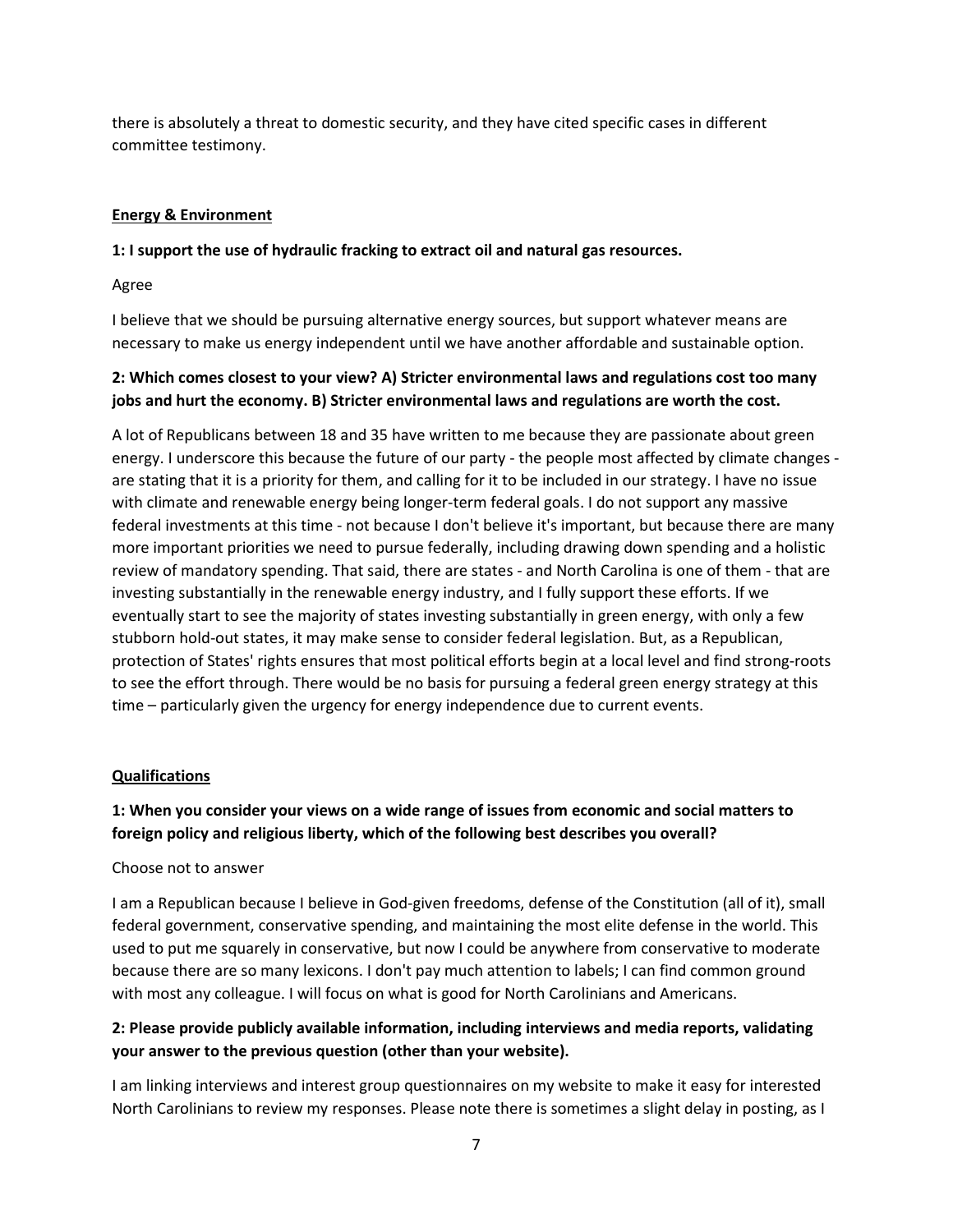maintain my own website. I am also unable to link any Google Forms and/or closed web-based questionnaires that I do not receive a copy of.

# 3: Have you ever been convicted of a felony or been penalized in either civil or criminal court for sexual misconduct? If so, please explain.

No.

# 4: What else would you like voters to know about you, including your legislative priorities?

Because we operate in such an agile environment, I created a tiered system of broad issue areas that is determined via a combination of: how far the issues fall outside of the stated scope of the federal government (per Article One Section Eight of the Constitution), how many Americans will benefit from legislation in an issue area, and whether or not it would be possible to amass enough support for legislation in each area to be successfully passed or implemented given the current political climate. Items in my third tier are not necessarily less important, but are more divisive – even within circles of Republicans – and therefore will take more time and resources and carry more risk of failure. My top priorities (tier one) include: pass a federal budget on time, defend the Constitution, defend the nation (critical functions of Congress). My second tier centers mostly around social issues that will affect most U.S. citizens and help us to lead the way for other nations (i.e. health care, education, environment). My third tier is focused on Americans' concerns for individualism - more polarizing aspects of policy (i.e. prolife/pro-choice, politics of gender). If tier three receives too much consideration before we make the other tiers healthy, national stability will be in jeopardy.

In addition to understanding platforms, I encourage voters to look at qualifications. I believe the key qualifications of a United States Senator include: Experience, Vision, and Grit. I have 25 years of experience studying, researching, reading, writing, executing, and answering to federal policy and federal budget – more than any other candidate in the U.S. Senate race for North Carolina. I spent two years as a legislative staffer, I spent nearly twenty years as a civilian intelligence analyst and leader for the Department of Defense, and I hold three advanced degrees in International Relations and Security. If you want to know the difference that experience can make, and how it can serve North Carolinians at the federal level, I encourage you to take a few minutes to look at my website and social media. I regular write blog-style article and posts on current events and systemic federal issues. A year ago, I was writing about the perils of neglecting foreign policy, early indications of United States inflation, the importance of a broader plan to combat illegal immigration, and the importance of upholding States' rights on issues ranging from education to COVID policies and marijuana legalization. This information could have been used to proactively influence and change federal legislation and agendas, shift national priorities, and serve up legislation that would benefit North Carolinians and Americans.

Experience is crucial to establishing a vision. Representatives have to know where they are going, and have an ability to translate issues that are important to North Carolinians and Americans into strategic objectives. More importantly, representatives have to have an ability to effectively describe the vision so that they can take others with them. Congress is a team sport, and if everyone is unable to work together, we have a President and a court who are more than happy to utilize executive authority and legal interpretation to completely bypass Congress altogether. If you want to know the difference that vision makes, you need to look no further than this year's session of Congress. The agenda put forth by Republican leaders over a year ago assumed that there would be a Republican President and a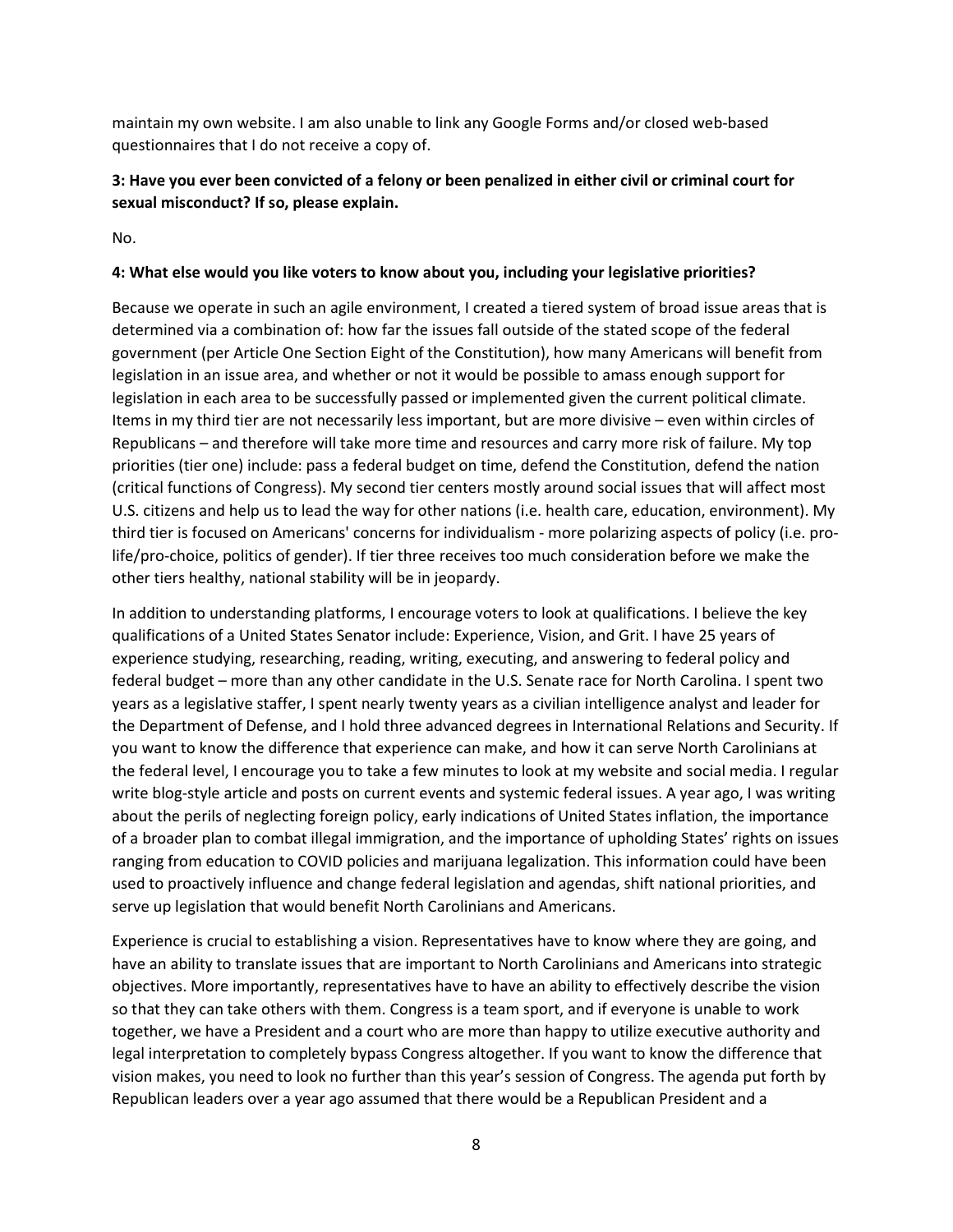Republican Congress. In reality, we have neither. Instead of establishing a new agenda taking into consideration the constraints of the current political climate, Republicans continued to hold up the same agenda. As domestic decisions were made and the world changed, Republicans showed an inability to demonstrate resilience or agility. As a result, Republicans went on the defensive and constituents lowered their expectations. Regardless of what party is in power, or who holds the majority, the function of Congress is to pass sound, well-written, balanced legislation that is good for Americans. When Congress fails to do this, it is a dereliction of duty. When Congress fails to balance and/or pass a budget on time, it's a dereliction of duty. Grit is a passion and relentless perseverance for long-term and meaningful goals. Without grit, vision and experience are never able to be fully realized. Grit is the ability to come back to the arena each day out to work with others to achieve outcomes that are good for North Carolinians and Americans. I worked successfully at the federal level for 22 years - longevity in that environment requires substantial grit.

Candidates generally run their campaigns how they live and how you can expect them to serve. I'm not taking PAC money, donations, or pre-Primary endorsements because I want North Carolinians to select the best representation and vote for free.

## Criminal Justice

# 1: Police officers should be personally immune from prosecution for conduct consistent with departmental policy (qualified immunity) while on duty.

#### Choose not to answer

Department policy and qualified immunity are different things. Qualified immunity is based on legal precedent while departmental policy is codified sets of processes, procedures, and rules that officers are expected to follow. If a police officer is following departmental policy, then they absolutely should be personally immune from prosecution. Qualified immunity is applied in a legal context and in a retroactive manner, and that requires a case-by-case review of legal experts to determine.

## 2: I support redirecting funds from police departments to mental health and community programs.

#### Strongly Disagree

If this questions implies state and/or local funds, then those decisions will be made by state and/or local governments - and as a candidate for a federal Senate seat, this decision is not in my scope. If this question implies federal funds, I believe that this undermines the decisions of communities, and I do not support. An example of activities appropriate at the federal level would be an outreach campaign on mental health, or providing better care for active and former military.

#### 2nd Amendment

#### 1: What restrictions on gun ownership are needed to protect public safety?

Defense of the Constitution is one of my top priorities. As the right to bear arms is a freedom protected by the Constitution, I am going to be very conservative when considering any legislation that would